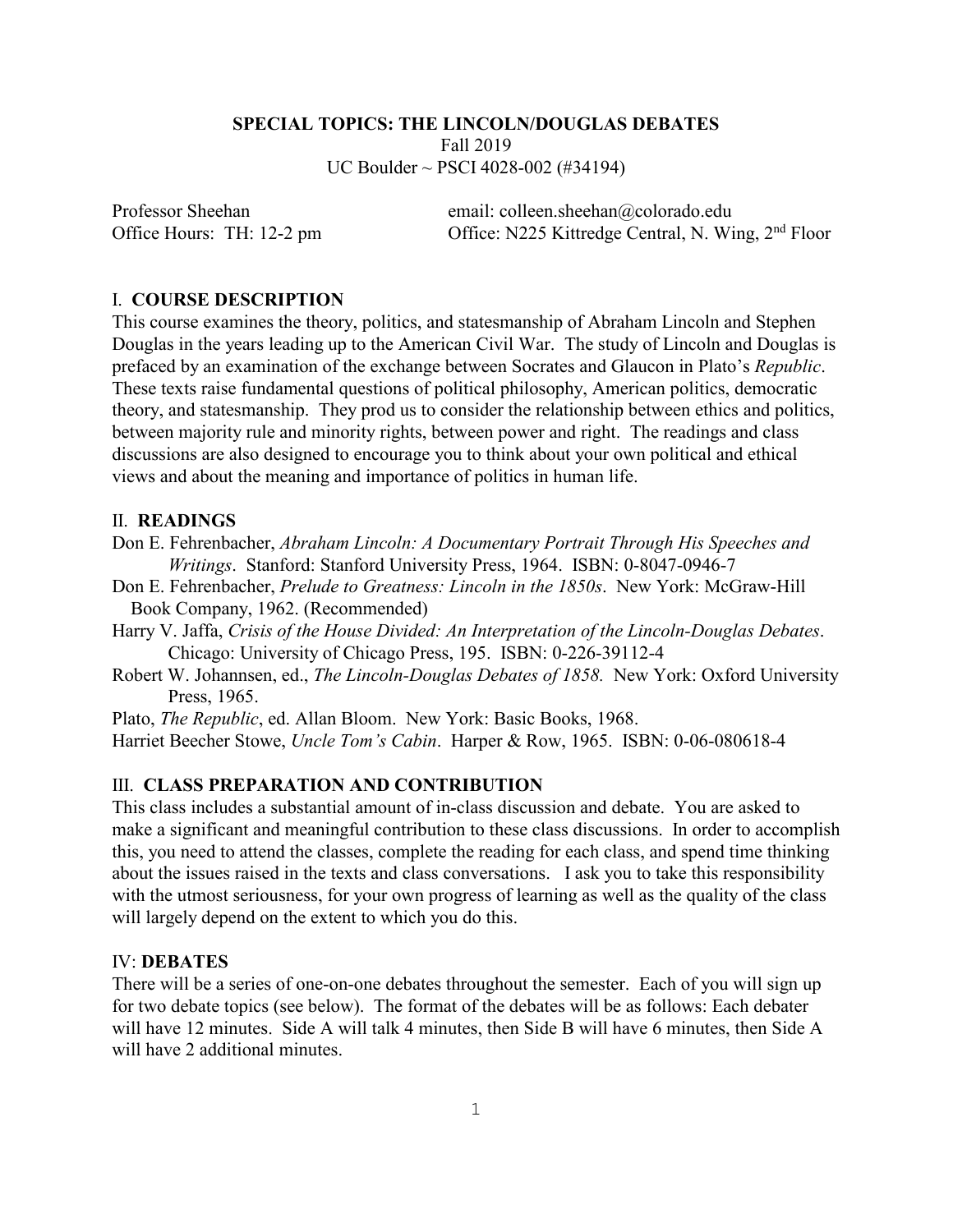# V. **EXAMINATIONS**

There will be a midterm and a final exam in this course. The final will be comprehensive and may include questions on assigned readings, assigned class handouts, lectures, and class discussions; it may be written and/or oral.

# VI. **WEEKLY ESSAYS**

At the start of each week, a brief essay (2 pages) on one of the weekly topic questions listed on the syllabus is due on Blackboard (by 11:59 Monday night). There will also be lectures hosted by the Benson Center that you are highly encouraged to attend, each of which can serve as a substitute for one of the brief essays (tba).

## VII. **GRADING FOR THIS COURSE**

Grading in this course is based on your class contribution, debate, midterm examination, final examination, and paper.

| Class Contribution (including debates):                     | 25%               |
|-------------------------------------------------------------|-------------------|
| Brief Essays:<br>Midterm Examination:<br>Final Examination: | 25%<br>25%<br>25% |

## VIII. **SCHEDULE**

**NB**: *Uncle Tom's Cabin* is a lengthy novel; you should begin reading it as soon as possible and continue reading it throughout the semester in order to have the portions assigned read by the due dates.

**TQ** = Topic Questions

WEEK 1: 8/27-29 Introduction Kinds of Argumentation *Republic*, Book 1

WEEK 2: 9/3-5 *Republic*, Books 1 and 2

*UTC*, chs. 1-5

TQ: 1) How is the issue of power v. persuasion presented in Book 1?

2) Why is the issue of power v. persuasion considered a fundamental question in politics? What does this issue have to do with the idea of justice?

3) Explain and analyze Thrasymachus' argument.

Debate Topic: Is justice the right of the stronger? (Pro v. Con)

WEEK 3: 9/10 (no class Th 9/12) *Republic*, Books 2 & 8 *UTC*, chs. 6-10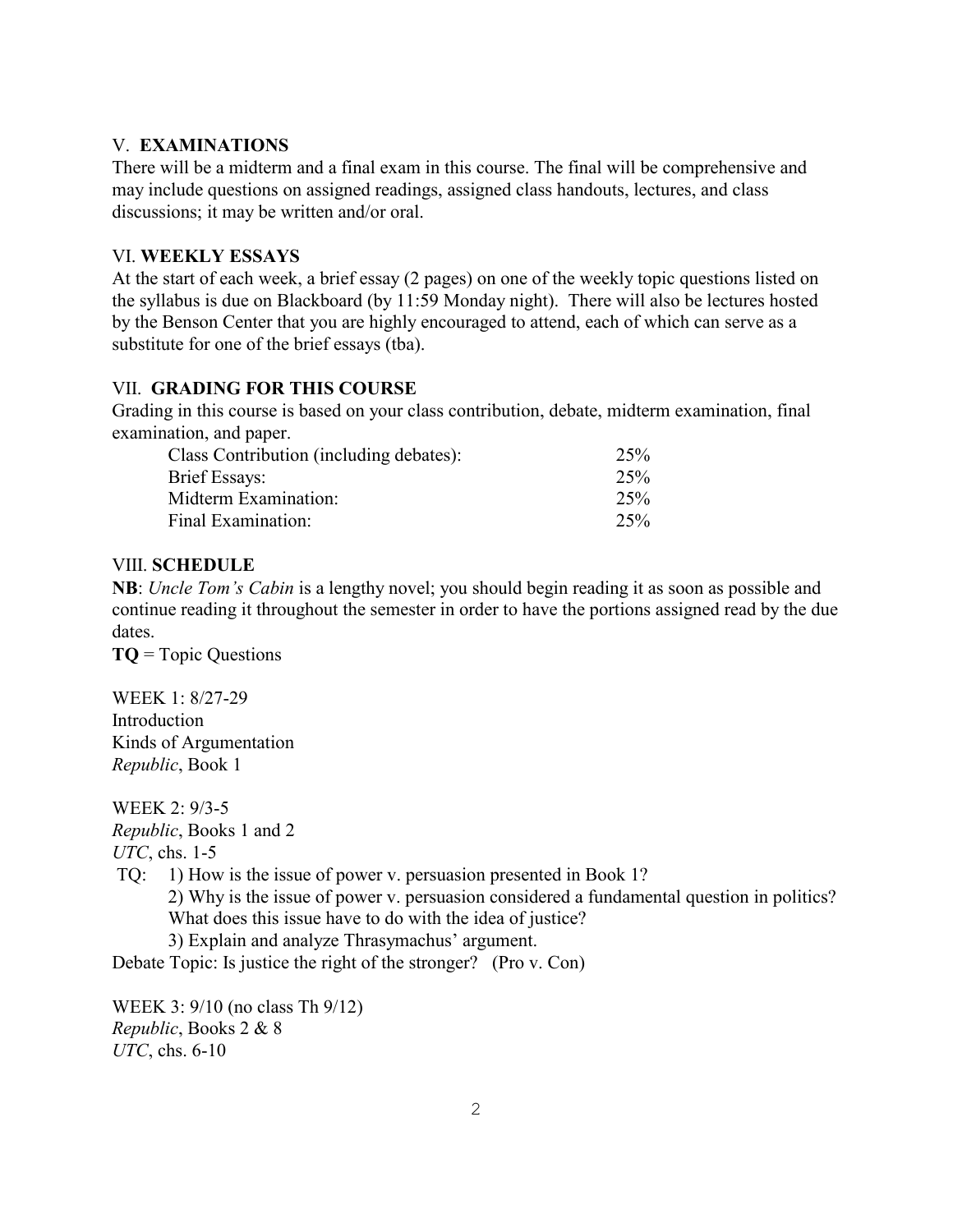- TQ: 1) Explain and analyze Adeimantus' passions/ambitions.
	- 2) Explain and analyze Glaucon's passions/ambitions.
	- 3) Explain the cycle of regimes discussed in Book 8.
	- 4) What are the central strengths and weaknesses of democratic government?

Debate Topic: Is democratic government good government? (Pro v. Con)

WEEK 4: 9/17

L/D, 16 June 1858 Speech by Lincoln

L/D, 9 July 1858 Chicago Speech by Douglas

*Crisis*, Introduction, chs. I-IV

*UTC*, chs. 11-15

- TQ: 1) Explain and defend Douglas' concept of popular sovereignty.
	- 2) Explain Douglas' idea that uniformity is the parent of despotism.
	- 3) Explain and defend Douglas' criticism of Lincoln's stated position in the *Dred Scott* decision.
	- 4) Present a clear summary of the Kansas-Nebraska (K-N) Act.

Debate Topics:

- 1) Popular Sovereignty (Pro v. Con)
- 2) 1) Lincoln v. Douglas (Issues from First and Second Joint Debates)

WEEK 5: 9/24-26

L/D, First, Second, Fifth & Sixth Joint Debates

*Crisis*, chs. V-VIII

- *UTC*, chs. 16-20
- TQ: 1) Present a clear summary of Douglas' position on the K-N Act.
	- 2) Explain and defend Douglas' view that Lincoln's principles and policy will destroy the Union.
	- 3) Why did Douglas think that there was no way to destroy slavery under the Constitution? Was Douglas correct about this?
	- 4) Explain and defend Douglas' vision of how to put slavery on the course of ultimate extinction and save the Union.
	- 5) Do you agree with Douglas' solution regarding how to get rid of slavery in the United States? Defend your position.

Debate Topic: Lincoln v. Douglas (Issues from Fifth & Sixth Joint Debates)

WEEK 6: 10/1-3 Douglas, continued Lincoln, Lyceum Address *Crisis*, ch. IX Documentary Portrait, Nos. 1, 4 *UTC*, chs. 21-25 TQ: 1) Describe and explain Lincoln's portrait of the "towering genius." 2) Analyze Glaucon's character within the context of Lincoln's description of the "towering genius."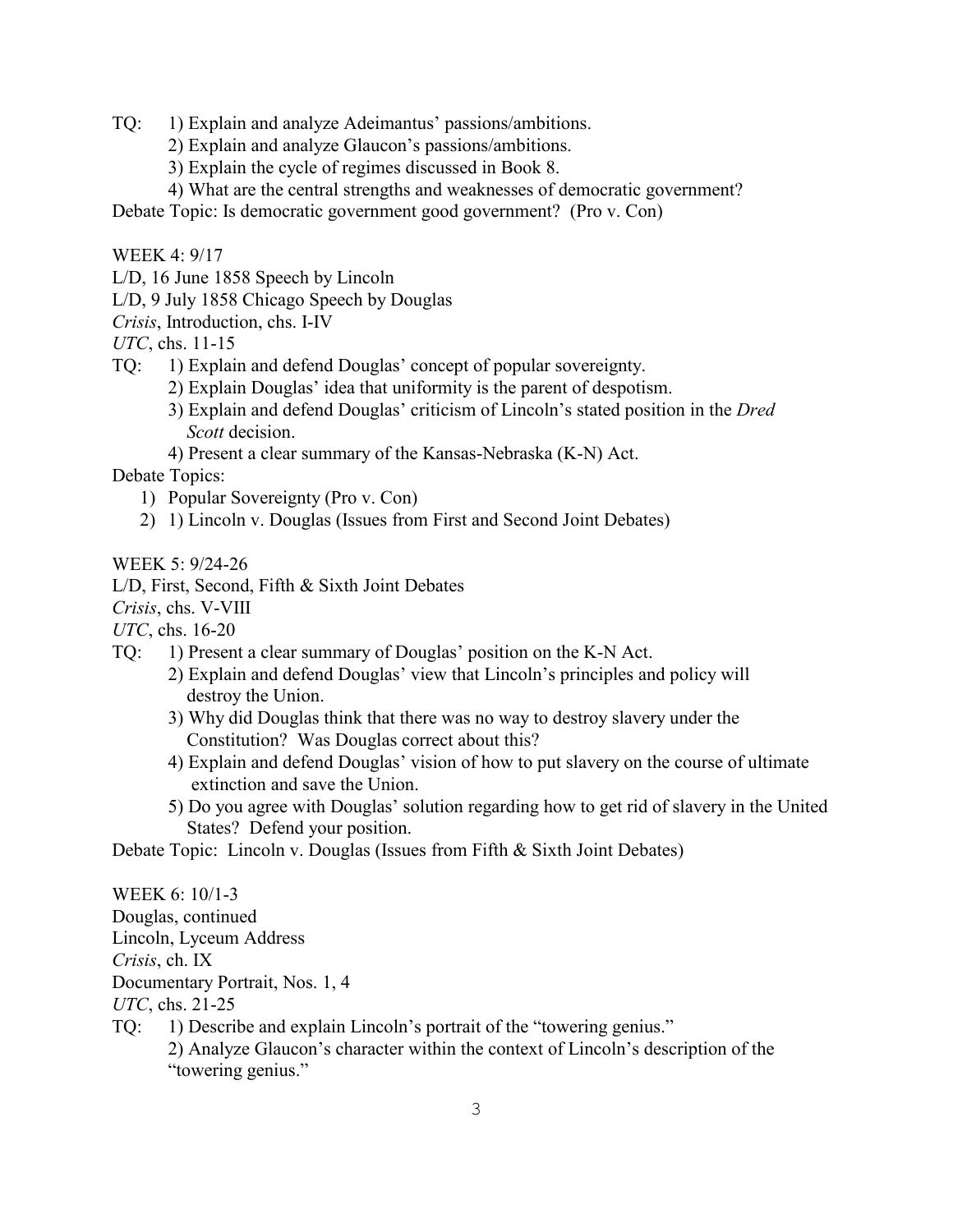Debate Topic: Glaucon fits the mold of the "tower genius" in the mode of Lincoln's description of a Napoleon and Alexander (Pro v. Con)

WEEK 7: 10/8-10 Lyceum Address, continued **Midterm Examination**

WEEK 8: 10/15-17 Lyceum Address and Temperance Address *Crisis*, ch. X Documentary Portrait, Nos. 7, 11 *UTC*, chs. 31-35 TQ: 1) What (if any) is the difference between the shepherd and the wolf? 2) Explain the idea of temperance/moderation presented in the Temperance Address.

Debate Topic: All Men are Created Equal (Pro v. Con)

WEEK 9: 10/22/-24

Peoria Speech

*Crisis*, chs. XI-XIII

Documentary Portrait, Nos. 20

*UTC*, chs. 36-38

- TQ : 1) Defend Douglas' support of the repeal of the Missouri Compromise.
	- 2) Defend Lincoln's opposition to the repeal of the Missouri Compromise.
	- 3) What is the difference and what is the relationship between Lincoln's understanding of the legal and political tendency toward slavery?

Debate Topic: The Meaning of Rights: There is No Right to Do Wrong (Pro v. Con)

WEEK 10: 10/29-31

Lincoln's Speech on the *Dred Scott* Decision

*Crisis*, chs. XIV-XV

Documentary Portrait, Nos. 19, 25, 26, 32

*UTC*, chs. 39-40

- TQ : 1) Explain the contemporary idea of toleration.
	- 2) Consider the contemporary idea of toleration within the context of the following passage from *Crisis* (p. 334, 336):

"According to Lincoln, a free people cannot disagree on the relative merits of freedom and despotism without ceasing, to the extent of the difference, to be a free people....The commitment to freedom must simultaneously be a commitment to justice, and the idea of a freedom to be unjust would imply, by equal reason, a freedom to be unfree."

3) What is a "standard maxim" (i.e., that Lincoln speaks of in the Dred Scott Decision Speech)? Explain and discuss.

Debate Topics:

1) What is the Meaning of "All Men are Created Equal" in the Declaration of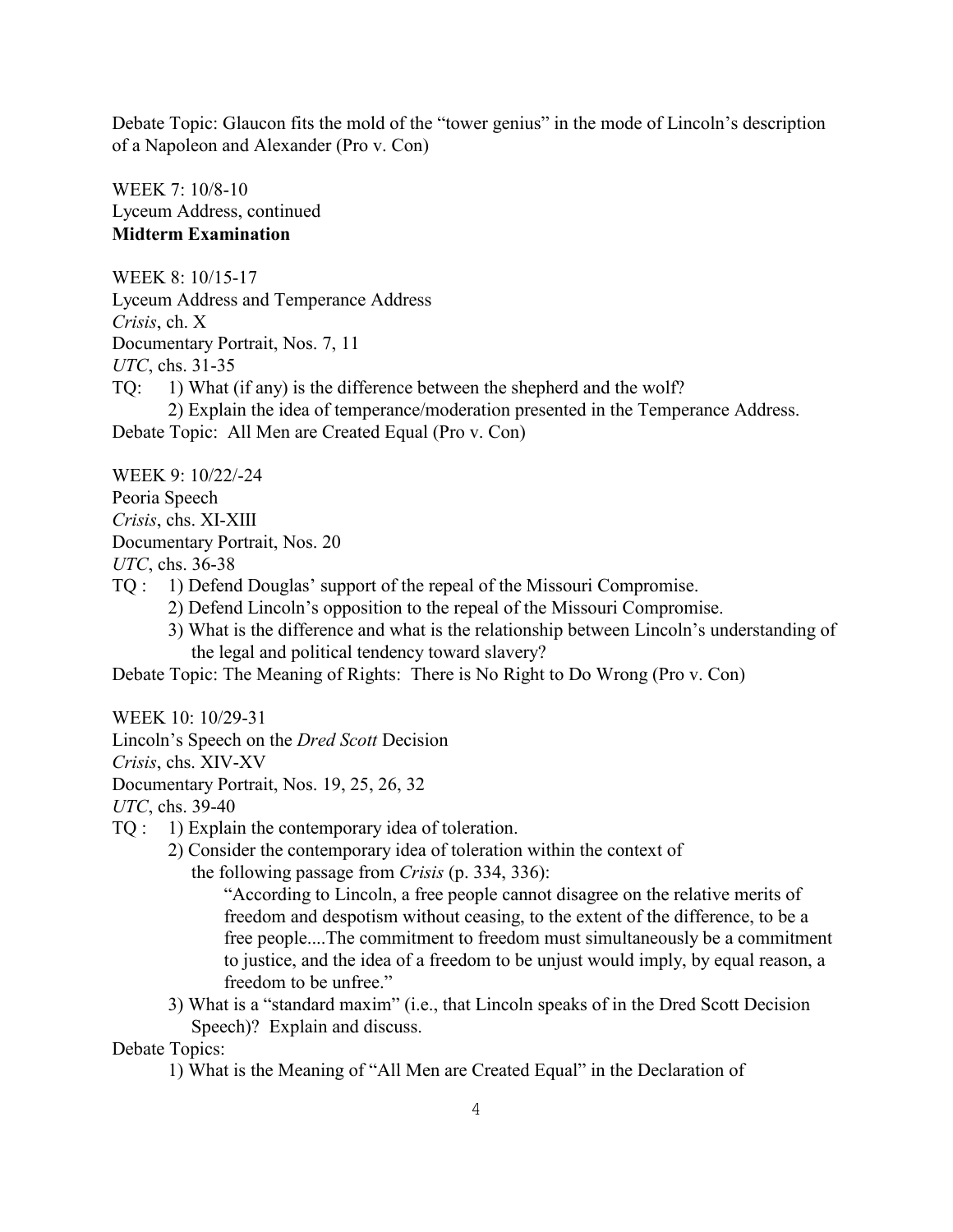Independence? (Lincoln v. Taney/Douglas) 2) Which principle is superior?: Toleration v. Moral Right

WEEK 11: 11/5-7

*Crisis*. chs. XVI-XVII

Documentary Portrait, No. 33, 29

*UTC*, chs. 41-43

TQ: Explain Lincoln's understanding of the meaning of equality.

Debate Topics:

1) The Right to an Abortion (Pro v. Con)

2) Marriage is between one man and one woman vs. Marriage as a personal choice

WEEK 12: 11/12-14

*Crisis*, chs. XVIII-XX

Documentary Portrait, Nos. 60, 68, 87, 92, 105

*UTC*, chs. 44-45

TQ: 1) When Lincoln "freed the slaves" in the Emancipation Proclamation, he did not free all the slaves, but only those in states which had succeeded from the Union. Should he have freed *all* the slaves?

2) What did Lincoln mean by his professed primary devotion to "saving the Union"? Is his legal and moral position defensible?

Debate Topic: Lincoln should have freed all of the slaves (Pro v. Con)

### WEEK 13: 11/19-21

*Uncle Tom's Cabin* 

TQ: 1) Who is the hero of *Uncle Tom's Cabin*? Explain.

2) Who in *UTC* is most like Thrasymachus? Who is most like Adamantus? Who is most like Glaucon?

Debate Topic: Who is the hero of *Uncle Tom's Cabin*: George Harris v. Uncle Tom

Thanksgiving Break: 11/25-29

# WEEK 14: 12/3-5

*Uncle Tom's Cabin* 

- TQ: 1) Is Uncle Tom a good man? Is he a good Christian?
	- 2) Does Uncle Tom care about only heavenly things, or does he care about the earthly things as well? Is he a good citizen? Is he a good slave?
	- 3) Describe and analyze the character of Augustine St. Clare
	- 4) Who in *UTC* is most enslaved? Who is most free? Explain, discuss, and analyze.
	- 5) What is freedom? What is self-government?

Debate Topic: Is Uncle Tom an "Uncle Tom"? -- that is, in the way the term "Uncle Tom" is often used derogatorily to describe someone who is passive and allows himself to be pushed around, and who doesn't stand up for himself or his race?